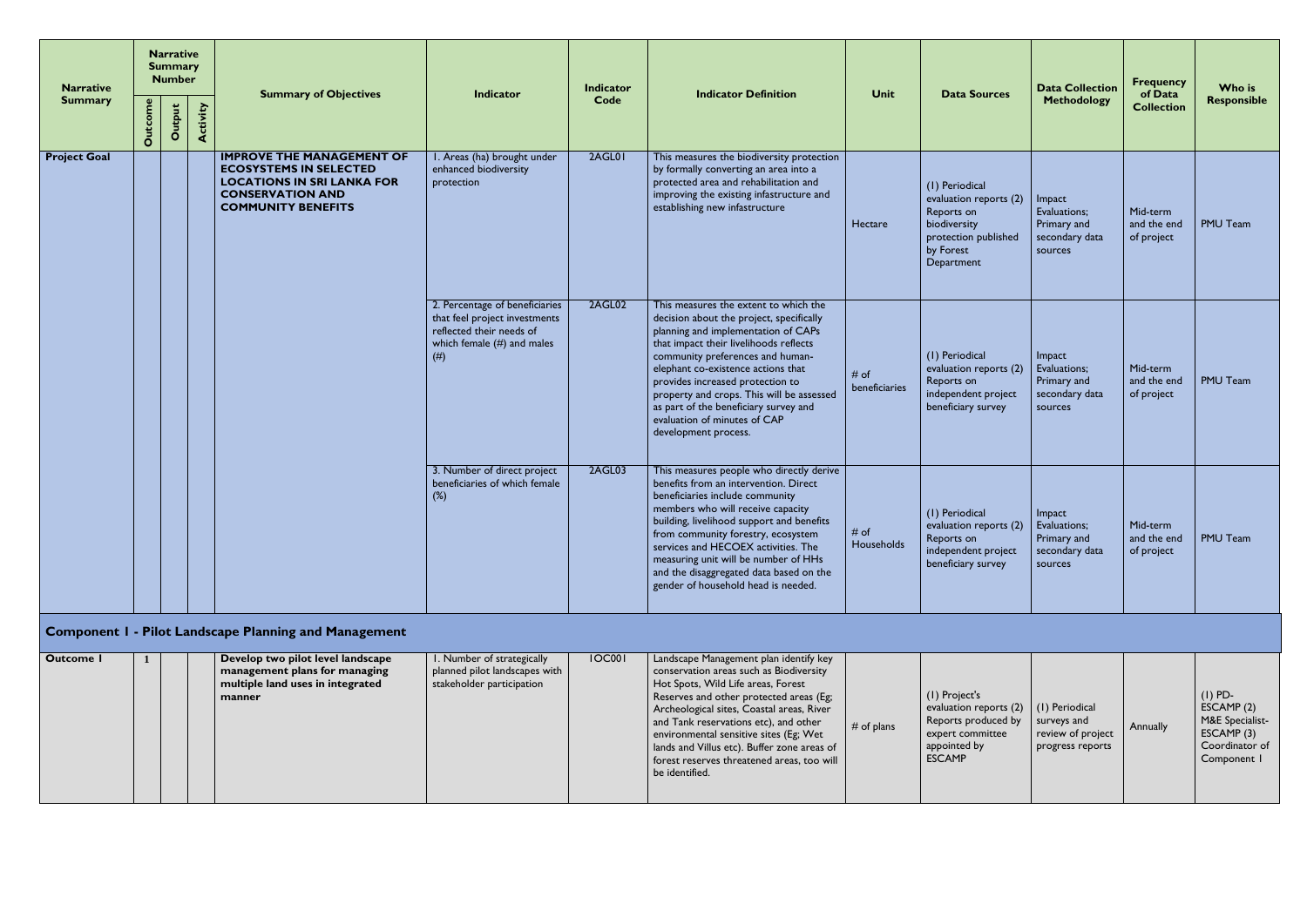| <b>Output I</b> | $\mathbf{1}$ |                         | Pilot level landscape management<br>plans has developed with active<br>participation of all stakeholder at<br>national, regional and local level | I. Number of stakeholder<br>consultation workshops<br>conducted at national,<br>regional and local level                                                             | <b>IOP001</b> | The active participation of stakeholders<br>is very important to develop management<br>action plans. It refers to the number of<br>people who are actively participate for<br>whole working processes such as<br>preparation, planning, ground work/data<br>collection, framing and approving the<br>developed plans. | # of<br>stakeholder<br>workshops | (I) Activity<br>monitoring records<br>and reports produced<br>by $PMU(2)$<br>Monitoring reports<br>produced by expert<br>committee appointed<br>by ESCAMP | (I) Review of<br>project progress<br>reports (2)<br><b>Review of Field</b><br>monitoring<br>reports   | Semi-annual | (I) Coordinator<br>of Component<br>$1(2)$ M&E<br>Specialist-<br><b>ESCAMP</b> |
|-----------------|--------------|-------------------------|--------------------------------------------------------------------------------------------------------------------------------------------------|----------------------------------------------------------------------------------------------------------------------------------------------------------------------|---------------|-----------------------------------------------------------------------------------------------------------------------------------------------------------------------------------------------------------------------------------------------------------------------------------------------------------------------|----------------------------------|-----------------------------------------------------------------------------------------------------------------------------------------------------------|-------------------------------------------------------------------------------------------------------|-------------|-------------------------------------------------------------------------------|
|                 |              |                         |                                                                                                                                                  | 2. Number of land owned<br>citizens (homesteads, private<br>lands owners, agri-lands<br>owners and village leaders<br>etc.) participated for the<br>planning process | <b>IOP002</b> | At local level community members<br>representing relevant community based<br>organizations will be actively participate<br>for the identifying activities and drafting<br>the plans developed at national and<br>district levels.                                                                                     | # of<br>Households               | (I) Activity<br>monitoring records<br>and reports produced<br>by $PMU(2)$<br>Monitoring reports<br>produced by expert<br>committee appointed<br>by ESCAMP | (I) Review of<br>project progress<br>reports $(2)$<br><b>Review of Field</b><br>monitoring<br>reports | Semi-annual | (I) Coordinator<br>of Component<br>$1(2)$ M&E<br>Specialist-<br><b>ESCAMP</b> |
| Activity (I.I)  | $\mathbf{1}$ |                         | Conduct expert committee meetings,<br>stakeholder meetings, workshops and field<br>visits                                                        |                                                                                                                                                                      |               |                                                                                                                                                                                                                                                                                                                       |                                  |                                                                                                                                                           |                                                                                                       |             |                                                                               |
| Activity (1.2)  | $\mathbf{1}$ | $\overline{\mathbf{2}}$ | Data collection, data synthesis and analysis                                                                                                     |                                                                                                                                                                      |               |                                                                                                                                                                                                                                                                                                                       |                                  |                                                                                                                                                           |                                                                                                       |             |                                                                               |
| Activity (1.3)  | $\mathbf{1}$ | $\mathbf{3}$            | Complete final landscape management plan/s                                                                                                       |                                                                                                                                                                      |               |                                                                                                                                                                                                                                                                                                                       |                                  |                                                                                                                                                           |                                                                                                       |             |                                                                               |
| Activity (1.4)  | $\mathbf{1}$ | $\overline{\mathbf{4}}$ | Implementation of pilot landscape<br>management plan/s                                                                                           |                                                                                                                                                                      |               |                                                                                                                                                                                                                                                                                                                       |                                  |                                                                                                                                                           |                                                                                                       |             |                                                                               |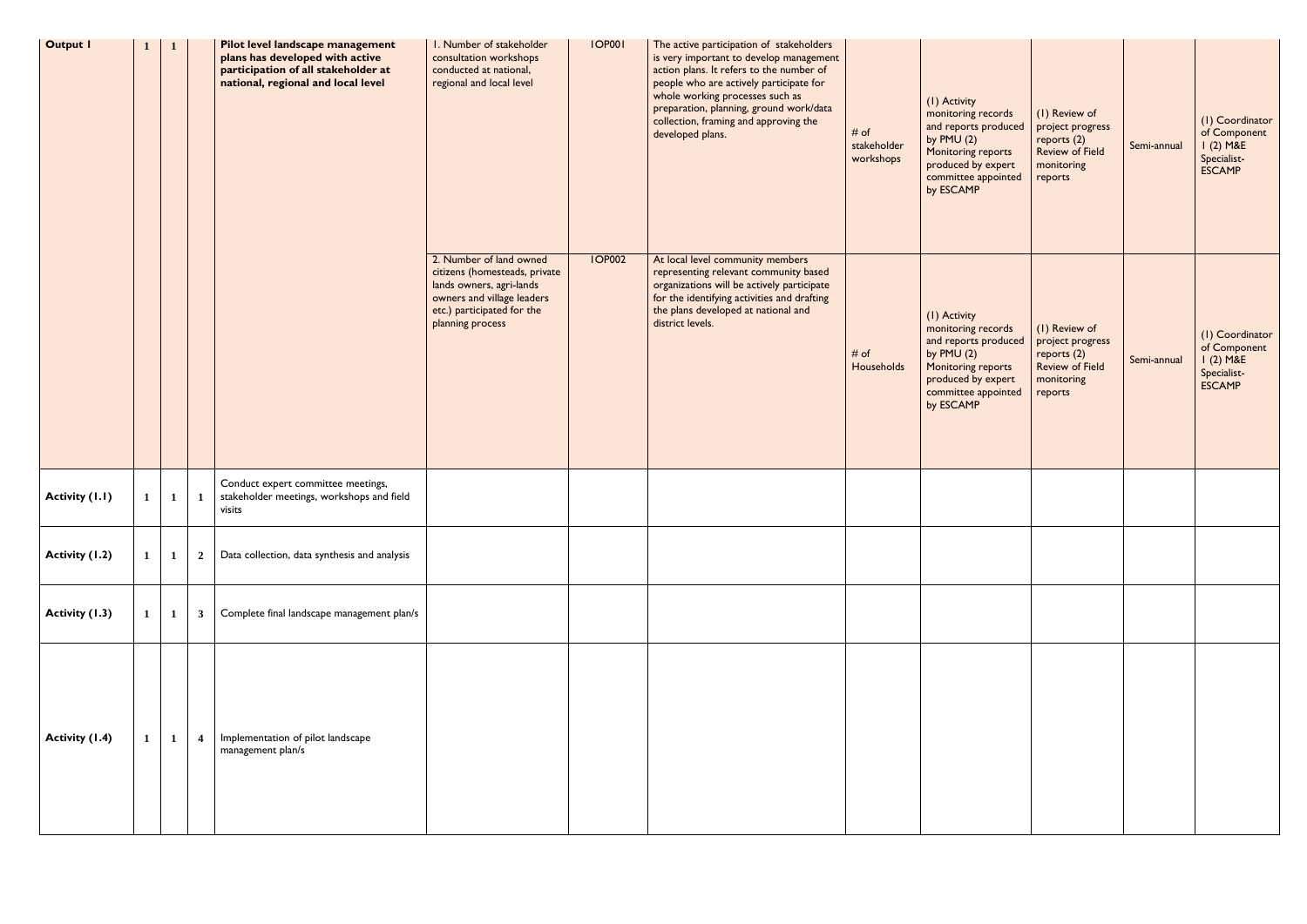# **Component 2 - Sustainable Use of Natural Resources and Human-Elephant Co-Existence**

**Sub-component 2(a) - Sustainable use of natural resources for livelihood enhancement**

| Outcome 2a      | 2a |              | Increased average monthly income of<br>communities adjacent PAs through                                                     | I. % of HHs reported that<br>they have improved access<br>to additional income<br>generating activities as a<br>result of project<br>interventions | 2AOC01        | Productivity considers as production<br>from a input unit which is used for<br>generating income. Project intervention<br>will cover various livelihood option<br>introduced to enhance the livelihood<br>capacity of communities adjacent PAs.<br>This indicator measures the number of<br>HHs reported that their average monthly<br>income has increased after intervene with<br>project introduced livelihood options. | % of HHs             | (1) Periodical<br>evaluations (2)<br>Project progress<br>reports produced by<br>PMU | (1) Periodical<br>surveys and<br>review of project<br>progress reports                                | Annual      | $(I)$ PD-<br>ESCAMP(2)<br>M&E Specialist-<br>ESCAMP(3)<br>Focal Point of<br>FD & DWC  |
|-----------------|----|--------------|-----------------------------------------------------------------------------------------------------------------------------|----------------------------------------------------------------------------------------------------------------------------------------------------|---------------|----------------------------------------------------------------------------------------------------------------------------------------------------------------------------------------------------------------------------------------------------------------------------------------------------------------------------------------------------------------------------------------------------------------------------|----------------------|-------------------------------------------------------------------------------------|-------------------------------------------------------------------------------------------------------|-------------|---------------------------------------------------------------------------------------|
|                 |    |              | introducing new livelihood initiatives                                                                                      | 2. % reduction of community<br>dependancy on natural<br>resources of PAs                                                                           | 2AOC01        | Communities dependent on natural<br>resources in modern society face a<br>number of challenges, many of which<br>have been created or worsened through<br>the process of globalization.                                                                                                                                                                                                                                    | % reduction          | (1) Periodical<br>evaluations (2)<br>Project progress<br>reports produced by<br>PMU | (1) Periodical<br>surveys and<br>review of project<br>progress reports                                | Annual      | $(I)$ PD-<br>ESCAMP (2)<br>M&E Specialist-<br>ESCAMP(3)<br>Focal Point of<br>FD & DWC |
| <b>Output I</b> | 2a | $\mathbf{1}$ | <b>Additional livelihoods of communities</b><br>adjacent PAs are developed without<br>disturbing on natural resources (i.e. | I. Number of Community<br>Action Plans (CAPs)<br>prepared                                                                                          | 2AOP01        | This measures the number of CAPs<br>prepared that will ensure sustainable use<br>of natural resources. It will assess how<br>the sites for CAPs selected and relevance<br>of prioritized activities for investment as<br>per the sub-component 2(a) guidelines<br>defined in POM to reach its objectives. It<br>will review the CAPs and minutes of<br>planning meetings.                                                  | # of plans           | (I) Quarterly<br>progress reports<br>produced by FD &<br><b>DWC</b>                 | (I) Review of<br>project progress<br>reports $(2)$<br><b>Review of Field</b><br>monitoring<br>reports | Semi-annual | $(I)$ M&E<br>Specialist-<br>ESCAMP (2)<br>Focal Point of<br>FD & DWC                  |
|                 |    |              | wildlife and forest) of PAs                                                                                                 | 2. Number of technical<br>trainings and partner<br>capacity building programs<br>conducted                                                         | <b>2AOP02</b> | Partners will be government or private<br>sector organization which deliver<br>services to target group to ensure the<br>sustainability of project interventions.<br>Mainly the capacity building programs<br>should be based on the findings of a<br>'Training Need Assessment' of all<br>relevant partners.                                                                                                              | # of<br>participants | (I) Quarterly<br>progress reports<br>produced by FD &<br><b>DWC</b>                 | (I) Review of<br>project progress<br>reports $(2)$<br><b>Review of Field</b><br>monitoring<br>reports | Semi-annual | $(I)$ M&E<br>Specialist-<br>ESCAMP(2)<br>Focal Point of<br>FD & DWC                   |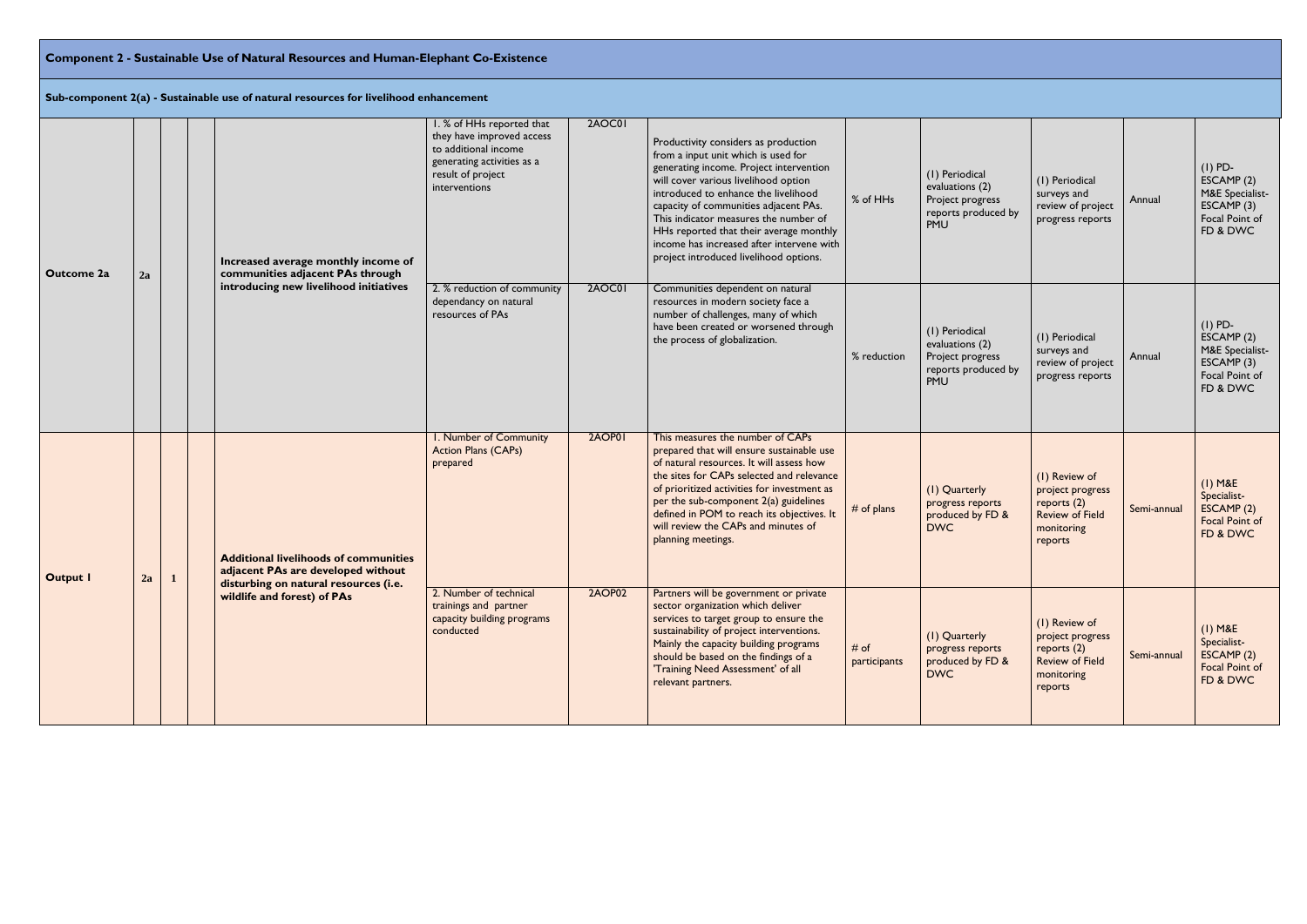|                 |    |  |                                                                                                                           | 3. Number of marketing<br>channels built-up to access<br>the better market for<br>products | 2AOP03 | Marketing linkages will be initiated with<br>public and/or private organizations who<br>are having product selling capacities in<br>local and/or foriegn markets. Field level<br>officials in both implementing agencies<br>should facilitate the process with the<br>support of local level relavent public or<br>private institutions. Senior staff members<br>of both implementing agencies and PMU<br>will contact national level relavent<br>institutions to give sustainability<br>approaches for the marketing channels<br>build-up process. | $#$ of channels | (I) Quarterly<br>progress repo<br>produced by I<br><b>DWC</b> |
|-----------------|----|--|---------------------------------------------------------------------------------------------------------------------------|--------------------------------------------------------------------------------------------|--------|-----------------------------------------------------------------------------------------------------------------------------------------------------------------------------------------------------------------------------------------------------------------------------------------------------------------------------------------------------------------------------------------------------------------------------------------------------------------------------------------------------------------------------------------------------|-----------------|---------------------------------------------------------------|
| Activity 2a.1.1 | 2a |  | Livelihood development of selected families<br>in project sites (see selected PAs in activity<br>description in DIP-2018) |                                                                                            |        |                                                                                                                                                                                                                                                                                                                                                                                                                                                                                                                                                     |                 |                                                               |

### **Sub-component 2(b) - Human-Elephant co-existence for livelihood protection**

|                        |                |   |                                                                                                                           | 3. Number of marketing<br>channels built-up to access<br>the better market for<br>products                                | 2AOP03 | Marketing linkages will be initiated with<br>public and/or private organizations who<br>are having product selling capacities in<br>local and/or foriegn markets. Field level<br>officials in both implementing agencies<br>should facilitate the process with the<br>support of local level relavent public or<br>private institutions. Senior staff members<br>of both implementing agencies and PMU<br>will contact national level relavent<br>institutions to give sustainability<br>approaches for the marketing channels<br>build-up process. | # of channels                                | (I) Quarterly<br>progress reports<br>produced by FD &<br><b>DWC</b>                                                                  | (1) Review of<br>project progress<br>reports $(2)$<br><b>Review of Field</b><br>monitoring<br>reports                     | Semi-annual | $(I)$ M&E<br>Specialist-<br>ESCAMP (2)<br>Focal Point of<br>FD & DWC                                     |
|------------------------|----------------|---|---------------------------------------------------------------------------------------------------------------------------|---------------------------------------------------------------------------------------------------------------------------|--------|-----------------------------------------------------------------------------------------------------------------------------------------------------------------------------------------------------------------------------------------------------------------------------------------------------------------------------------------------------------------------------------------------------------------------------------------------------------------------------------------------------------------------------------------------------|----------------------------------------------|--------------------------------------------------------------------------------------------------------------------------------------|---------------------------------------------------------------------------------------------------------------------------|-------------|----------------------------------------------------------------------------------------------------------|
| <b>Activity 2a.1.1</b> | 2a             | 1 | Livelihood development of selected families<br>in project sites (see selected PAs in activity<br>description in DIP-2018) |                                                                                                                           |        |                                                                                                                                                                                                                                                                                                                                                                                                                                                                                                                                                     |                                              |                                                                                                                                      |                                                                                                                           |             |                                                                                                          |
|                        |                |   | Sub-component 2(b) - Human-Elephant co-existence for livelihood protection                                                |                                                                                                                           |        |                                                                                                                                                                                                                                                                                                                                                                                                                                                                                                                                                     |                                              |                                                                                                                                      |                                                                                                                           |             |                                                                                                          |
| <b>Outcome 2b</b>      | 2 <sub>b</sub> |   | Improved the mechanisms to mitigate<br>the impact of elephant destruction to<br>ensure livelihood protection              | I. Number of villages and<br>agricultural plots protected<br>as a result of human-<br>elephant co-existence<br>activities | 2BOC01 | This measures the number of villages<br>(covering both properties and live) and<br>agriculture plots that will be produced as<br>a result of activities to ensure human-<br>elephant co-existence.                                                                                                                                                                                                                                                                                                                                                  | # of villages<br>and<br>agriculture<br>plots | (1) Periodical<br>evaluations (2)<br>Project progress<br>reports produced by<br>PMU                                                  | (1) Periodical<br>surveys and<br>review of project<br>progress reports                                                    | Annual      | $(I)$ PD-<br>ESCAMP (2)<br>M&E Specialist-<br>ESCAMP (3)<br>Focal Point<br>Persons of FD<br>& DWC        |
|                        |                |   |                                                                                                                           | I. Number of HECOEX<br>models adopted                                                                                     | 2BOP01 | This measures the number of successful<br>HECOEX strategies that will be adopted<br>using project funding for protecting of<br>properties, lives and agriculture plots.                                                                                                                                                                                                                                                                                                                                                                             | # of<br><b>HECOEX</b><br>strategies          | (1) Periodical<br>evaluations (2)<br>Project progress<br>reports produced by<br>PMU                                                  | (1) Periodical<br>surveys and<br>review of project<br>progress reports                                                    | Semi-annual | $(I)$ PD-<br>ESCAMP (2)<br>M&E Specialist-<br>ESCAMP (3)<br><b>Focal Point</b><br>Persons of FD<br>& DWC |
| <b>Output I</b>        | 2 <sub>b</sub> |   | <b>Participatory HECOEX models are</b><br>developed and implemented in wild-<br>elephant affected villages                | 2. Number of kms of<br>elephant proof fences<br>constructed through new<br>approaches of HECOEX                           | 2BOP02 | An electric fence is a barrier that uses<br>electric shocks to deter animals from<br>crossing a boundary. The voltage of the<br>shock may have effects ranging from<br>discomfort to death. Protective solar<br>electric fencing will be installed with the<br>using of community participatory actions<br>to control elephant destructions for<br>selected sensitive areas specially for<br>livelihood protection.                                                                                                                                 | $#$ of kms                                   | (I) Quarterly<br>progress reports<br>produced by DWC<br>(2) Training<br>evaluation/training<br>completion reports<br>produced by PMU | I) Review of<br>project progress<br>reports (2)<br><b>Review training</b><br>evaluation/training<br>completion<br>reports | Semi-annual | $(I)$ M&E<br>Specialist-<br><b>ESCAMP</b>                                                                |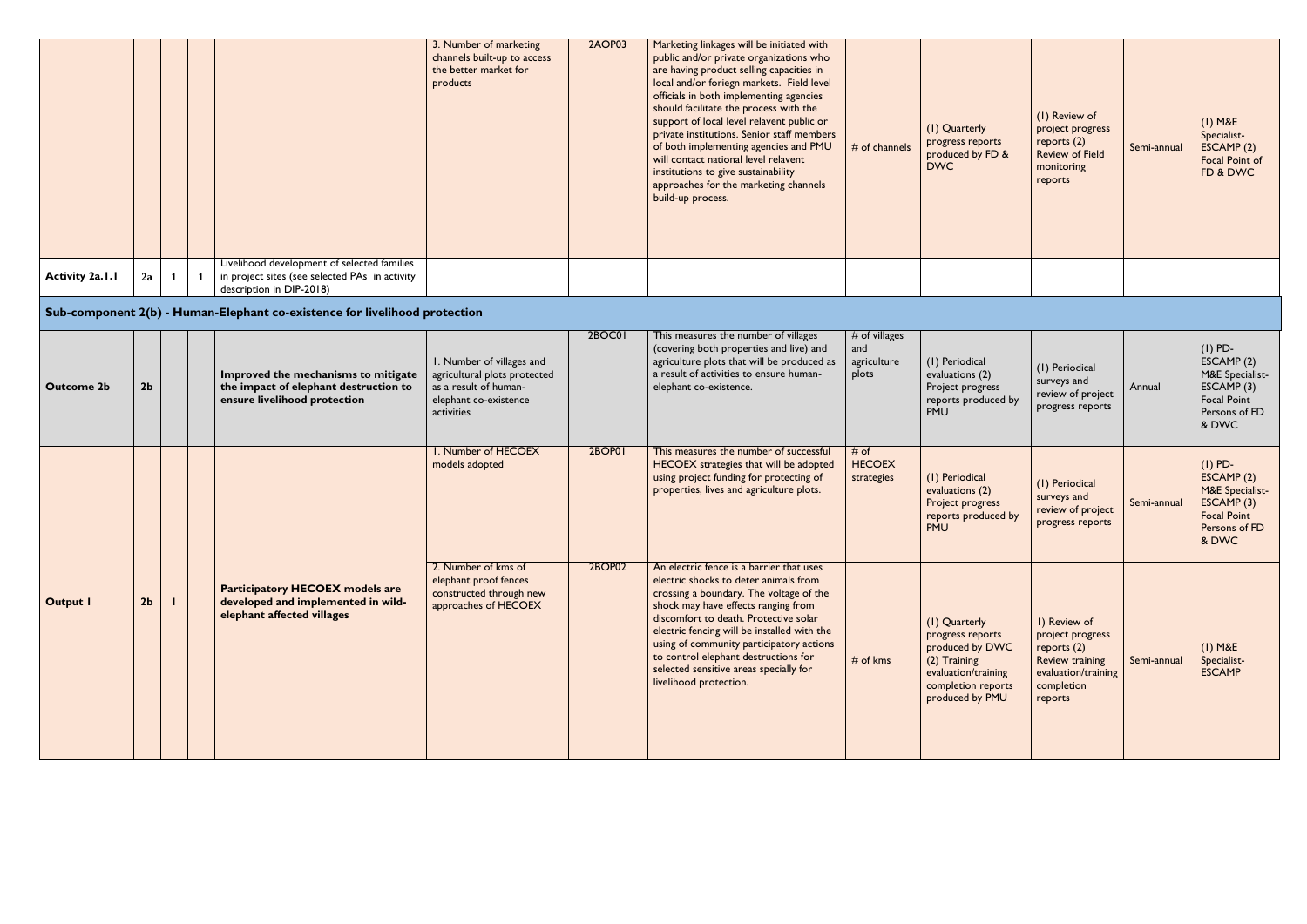|                        |                |                         |                                                                              | 3. Number of monitoring<br>devices established through<br><b>HECOEX</b> strategies | 2BOP02 | Tracking collars are collars used as a<br>radio beacon to track animal migration<br>for research. Spatial Monitoring and<br>Reporting Tool (SMART) will be used by<br>project to track the wild-elephant<br>distribution and ranging pattern. It will<br>provide rapid feedback and<br>communication to management for taking<br>timely decisions. It is important to<br>minimize the destruction from wild<br>elephant for livelihood protection of<br>impacted communities. GPS collars will<br>be installed as device to assess wild-<br>elephant distribution and ranging pattern. | # of devices<br>established | (I) Quarterly<br>progress reports<br>produced by DWC<br>(2) Meeting minutes<br>related to GPS collars<br>installation (3)<br>Training<br>evaluation/completion<br>reports on SMART<br>Patrolling | I) Review of<br>project progress<br>reports $(2)$<br>Review training<br>evaluation/training<br>completion<br>reports | Semi-annual | $(I)$ M&E<br>Specialist-<br><b>ESCAMP</b> |
|------------------------|----------------|-------------------------|------------------------------------------------------------------------------|------------------------------------------------------------------------------------|--------|----------------------------------------------------------------------------------------------------------------------------------------------------------------------------------------------------------------------------------------------------------------------------------------------------------------------------------------------------------------------------------------------------------------------------------------------------------------------------------------------------------------------------------------------------------------------------------------|-----------------------------|--------------------------------------------------------------------------------------------------------------------------------------------------------------------------------------------------|----------------------------------------------------------------------------------------------------------------------|-------------|-------------------------------------------|
| <b>Activity 2b.1.1</b> | 2 <sub>b</sub> |                         | Conduct country-wide Elephant Survey                                         |                                                                                    |        |                                                                                                                                                                                                                                                                                                                                                                                                                                                                                                                                                                                        |                             |                                                                                                                                                                                                  |                                                                                                                      |             |                                           |
| <b>Activity 2b.1.2</b> | 2 <sub>b</sub> | $\overline{\mathbf{2}}$ | Conduct trainings and capacity building<br>programs                          |                                                                                    |        |                                                                                                                                                                                                                                                                                                                                                                                                                                                                                                                                                                                        |                             |                                                                                                                                                                                                  |                                                                                                                      |             |                                           |
| <b>Activity 2b.1.3</b> | 2 <sub>b</sub> | - 3                     | Establish and install monitoring units at<br>DWC Headquarters & WASL         |                                                                                    |        |                                                                                                                                                                                                                                                                                                                                                                                                                                                                                                                                                                                        |                             |                                                                                                                                                                                                  |                                                                                                                      |             |                                           |
| <b>Activity 2b.1.4</b> | 2 <sub>b</sub> | $\overline{\mathbf{4}}$ | Construct electric proof fences according to<br>new HECOEX models            |                                                                                    |        |                                                                                                                                                                                                                                                                                                                                                                                                                                                                                                                                                                                        |                             |                                                                                                                                                                                                  |                                                                                                                      |             |                                           |
| <b>Activity 2b.1.5</b> | 2 <sub>b</sub> | $\overline{\mathbf{5}}$ | Establish new elephant holding ground at<br>Lunugamwehera National Park (NP) |                                                                                    |        |                                                                                                                                                                                                                                                                                                                                                                                                                                                                                                                                                                                        |                             |                                                                                                                                                                                                  |                                                                                                                      |             |                                           |
|                        |                |                         |                                                                              |                                                                                    |        |                                                                                                                                                                                                                                                                                                                                                                                                                                                                                                                                                                                        |                             |                                                                                                                                                                                                  |                                                                                                                      |             |                                           |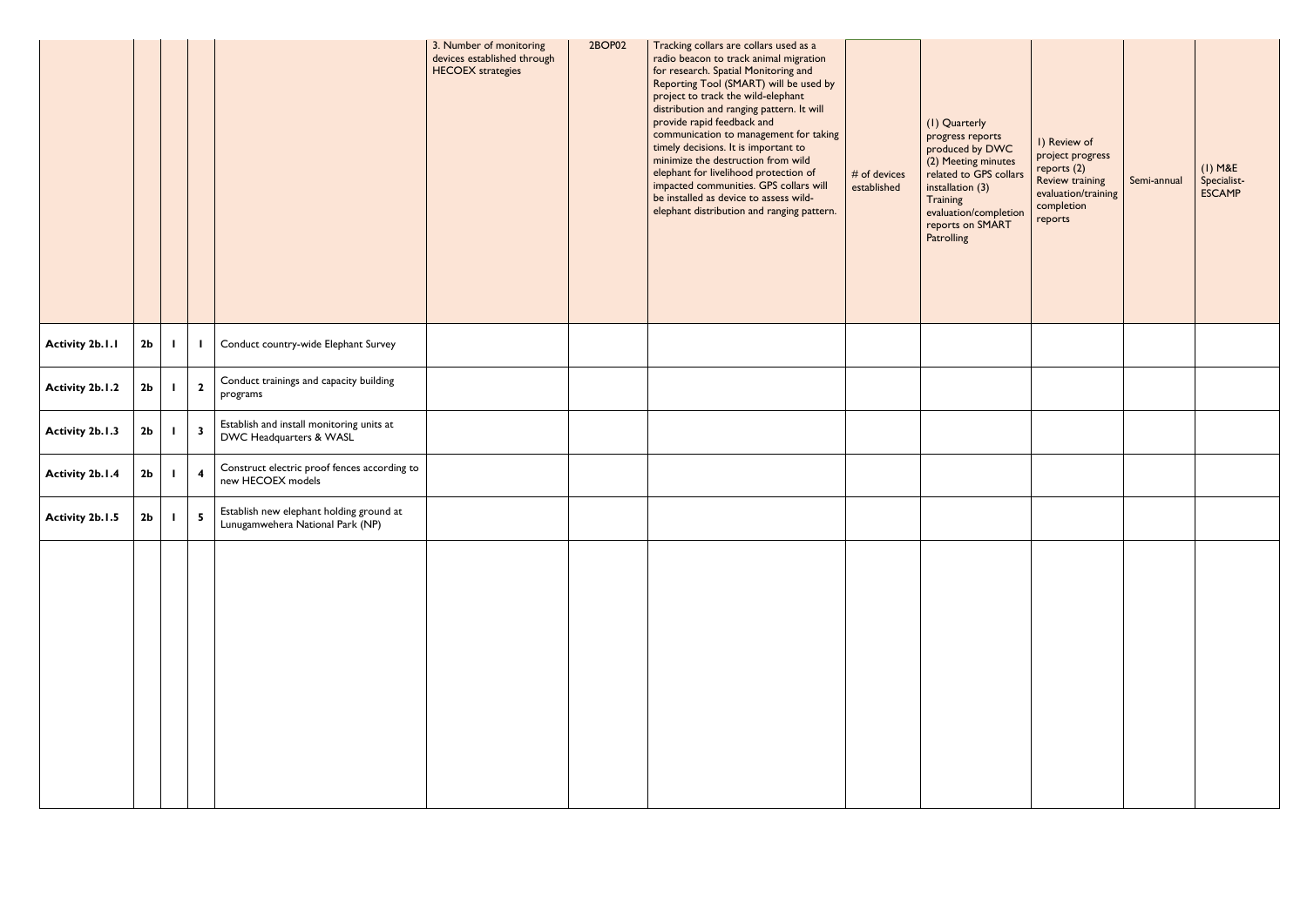# **Component 3 - Protected Area Management and Institutional Capacity**

|                 |    |  | Sub-component 3(a) - Protected area conservation and management                                                    |                                                                                    |        |                                                                                                                                                                                                                                                                                                                                                                                                                                           |                               |                                                                                                                           |                                                                                                                                   |             |                                                                                        |
|-----------------|----|--|--------------------------------------------------------------------------------------------------------------------|------------------------------------------------------------------------------------|--------|-------------------------------------------------------------------------------------------------------------------------------------------------------------------------------------------------------------------------------------------------------------------------------------------------------------------------------------------------------------------------------------------------------------------------------------------|-------------------------------|---------------------------------------------------------------------------------------------------------------------------|-----------------------------------------------------------------------------------------------------------------------------------|-------------|----------------------------------------------------------------------------------------|
| Outcome 3a      | 3a |  | <b>Biodiversity protection through the</b><br>sustainable management of PAs using<br>more technical and scientific | I. Area (ha) of PAs<br>developed by enriching<br>habitat management<br>approaches  | 3AOC01 | This measures the biodiversity protection<br>by formally converting an area into a<br>protected area and establishing a<br>functioning management system; or,<br>improving the management system of an<br>existing protected area. This sub-<br>component will finance to develop PA<br>management plans where needed and the<br>implementation of PA management plans.                                                                   | Hectare                       | (1) Project evaluation<br>reports (2) Reports<br>on biodiversity<br>protection published<br>by Forest<br>Department       | Impact<br>Evaluations;<br>Primary and<br>secondary data<br>sources                                                                | Annual      | $(I)$ PD-<br>ESCAMP (2)<br>M&E Specialist-<br>ESCAMP (3)<br>Focal Point of<br>FD & DWC |
|                 |    |  | approaches                                                                                                         | 2. No. of monitoring systems<br>adopted to track the<br>conservation status of PAs | 3AOC02 | This measures the number of monitoring<br>systems developed by end of 3rd year to<br>track conservation status of PAs of the<br>FD and DWC. It will also assess prior to<br>project closure the operation of such<br>systems and use of monitoring data for<br>decision making.                                                                                                                                                           | # of<br>monitoring<br>systems | (1) Periodical<br>evaluations (2)<br>Project progress<br>reports produced by<br>PMU                                       | (1) Periodical<br>surveys and<br>review of project<br>progress reports                                                            | Annual      | $(I)$ PD-<br>ESCAMP (2)<br>M&E Specialist-<br>ESCAMP(3)<br>Focal Point of<br>FD & DWC  |
| <b>Output I</b> |    |  | <b>Habitats of the selected PAs are</b><br>improved for better performance of                                      | I. No. of PAs developed<br>with habitat improvement<br>interventions               | 3AOP01 | The project will reward innovation,<br>performance and accountability in PA<br>conservation and management. The<br>performance of the PAs will measure by<br>using Management Effectiveness Tracking<br>Tool (METT) and assistance will be given<br>based on the METT's result. The project<br>will support wide varieties of activities<br>which relate to improve the habitats of<br>PA.                                                | # of PAs                      | (1) Quarterly<br>progress reports<br>produced by FD &<br>DWC(2)<br>Construction<br>supervision reports<br>produced by PMU | (1) Review of<br>project progress<br>reports $(2)$<br>Review of<br>monitoring and<br>supervision<br>reports of FD &<br><b>DWC</b> | Semi-annual | $(I)$ M&E<br>Specialist-<br><b>ESCAMP</b>                                              |
|                 | 3a |  | the biodiversity conservation and<br>environmental services                                                        | 2. No. of kms of forest<br>boundaries demarcated and<br>rehabilitated              | 3AOP02 | Physical demarcation of PA boundaries as<br>per the existing forest map and<br>government records is one of the<br>necessary activities for both<br>implementing agencies. Surveying will be<br>done with the full-scale technical support<br>of Survey Department. Then, conflict<br>resolution will be done. The demarcation<br>will be done using concrete posts and the<br>displaying the sign boards along the<br>bundary is needed. | $#$ of kms                    | (I) Quarterly<br>progress reports<br>produced by FD &<br>DWC(2)<br>Construction<br>supervision reports<br>produced by PMU | (I) Review of<br>project progress<br>reports $(2)$<br>Review of<br>monitoring and<br>supervision<br>reports of FD &<br><b>DWC</b> | Semi-annual | $(I)$ M&E<br>Specialist-<br><b>ESCAMP</b>                                              |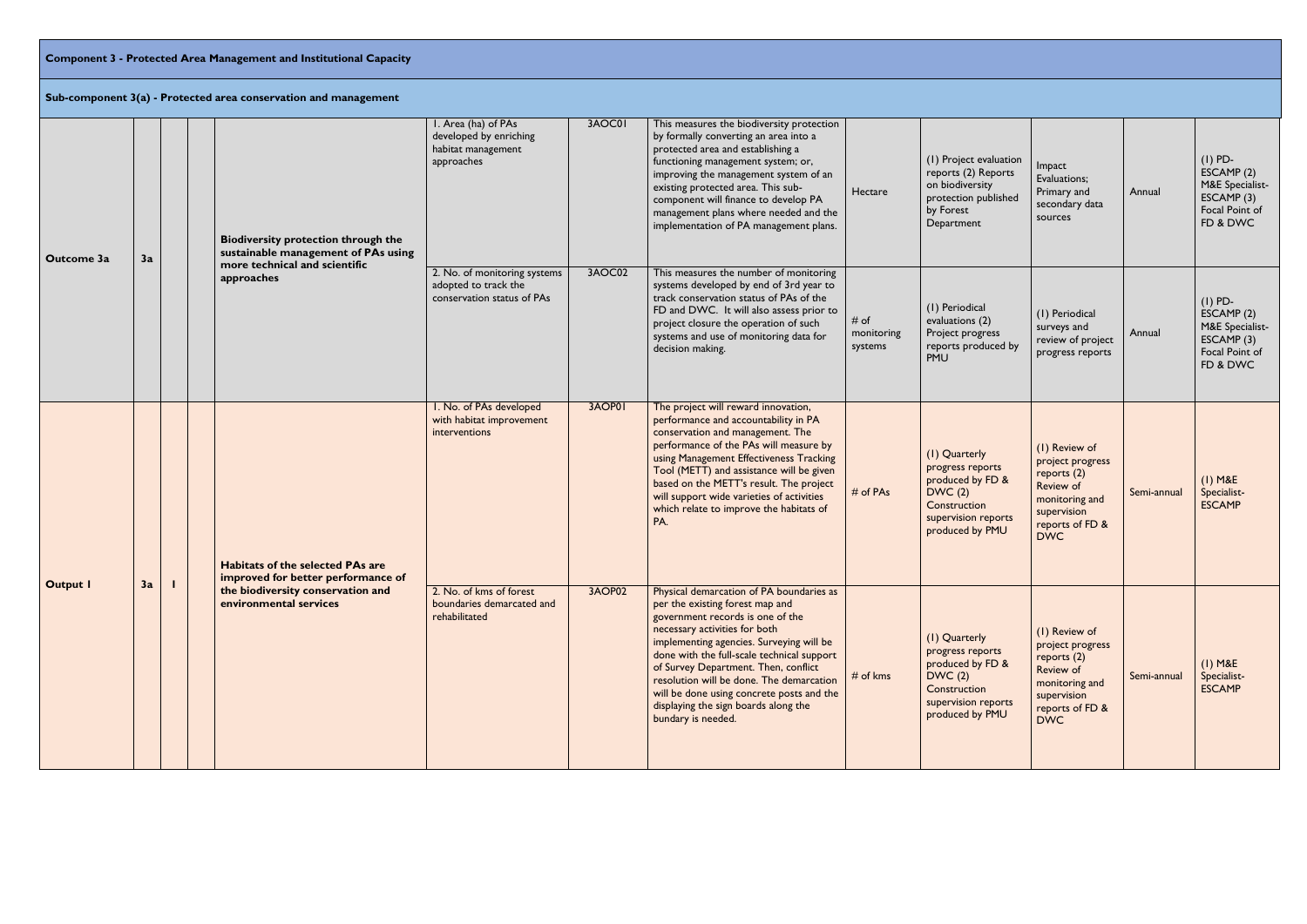|                        |    |              |                         |                                                                                                          | 3. No. of degraded areas<br>(ha) restore | 3AOP03 | Forest degradation is a process in which<br>the biological wealth of a forest area is<br>permanently diminished by some factor<br>or by a combination of factors. Restoring<br>will be done by attaining a responsible<br>forest products industry and follow<br>sustainable forest management etc.<br>Through Assisted Natural Regeneration<br>(ANR), FD have planned to restore<br>degraded forest areas with the<br>supervision of PMU. This indicator<br>measures the extent (ha) of forests<br>restored. | Hectare              | (I) Quarterly<br>progress reports<br>produced by FD &<br>DWC(2)<br>Construction<br>supervision reports<br>produced by PMU | (I) Review of<br>project progress<br>reports (2)<br>Review of<br>monitoring and<br>supervision<br>reports of FD &<br><b>DWC</b> | Semi-annual | $(I)$ M&E<br>Specialist-<br><b>ESCAMP</b> |
|------------------------|----|--------------|-------------------------|----------------------------------------------------------------------------------------------------------|------------------------------------------|--------|---------------------------------------------------------------------------------------------------------------------------------------------------------------------------------------------------------------------------------------------------------------------------------------------------------------------------------------------------------------------------------------------------------------------------------------------------------------------------------------------------------------|----------------------|---------------------------------------------------------------------------------------------------------------------------|---------------------------------------------------------------------------------------------------------------------------------|-------------|-------------------------------------------|
|                        |    |              |                         |                                                                                                          | 4. No. of water bodies<br>developed      | 3AOP04 | Renovation of existing water bodies and<br>construct new structures will help to<br>maintain the water ground water table<br>even in dry periods. The main objective<br>of this ingtervention will be established<br>drinking water facilities for wildlife.                                                                                                                                                                                                                                                  | # of water<br>bodies | (I) Quarterly<br>progress reports<br>produced by FD &<br>DWC(2)<br>Construction<br>supervision reports<br>produced by PMU | (I) Review of<br>project progress<br>reports (2)<br>Review of<br>monitoring and<br>supervision<br>reports of FD &<br><b>DWC</b> | Semi-annual | $(I)$ M&E<br>Specialist-<br><b>ESCAMP</b> |
| <b>Activity 3a.1.1</b> | 3a |              |                         | Introduce Spatial Monitoring and Reporting<br>Tool (SMART) for patrolling in wildlife<br>protected areas |                                          |        |                                                                                                                                                                                                                                                                                                                                                                                                                                                                                                               |                      |                                                                                                                           |                                                                                                                                 |             |                                           |
| <b>Activity 3a.1.2</b> | 3a | $\mathbf{I}$ | $\overline{\mathbf{2}}$ | Develop water sources in PAs                                                                             |                                          |        |                                                                                                                                                                                                                                                                                                                                                                                                                                                                                                               |                      |                                                                                                                           |                                                                                                                                 |             |                                           |
| <b>Activity 3a.1.3</b> | 3a |              | $\mathbf{3}$            | Habitat enrichment of PAs                                                                                |                                          |        |                                                                                                                                                                                                                                                                                                                                                                                                                                                                                                               |                      |                                                                                                                           |                                                                                                                                 |             |                                           |
| <b>Activity 3a.1.4</b> | 3a |              | $\overline{\mathbf{4}}$ | Demarcation and Rehabilitation of forest<br>boundary                                                     |                                          |        |                                                                                                                                                                                                                                                                                                                                                                                                                                                                                                               |                      |                                                                                                                           |                                                                                                                                 |             |                                           |
| <b>Activity 3a.1.5</b> | 3a |              | 5 <sub>5</sub>          | Restoration of degraded forest areas                                                                     |                                          |        |                                                                                                                                                                                                                                                                                                                                                                                                                                                                                                               |                      |                                                                                                                           |                                                                                                                                 |             |                                           |
| <b>Activity 3a.1.6</b> | 3a |              | $\boldsymbol{6}$        | PA management related infrastructure<br>development                                                      |                                          |        |                                                                                                                                                                                                                                                                                                                                                                                                                                                                                                               |                      |                                                                                                                           |                                                                                                                                 |             |                                           |
| Activity 3a.1.7        | 3a | $\mathbf{I}$ | $\overline{\mathbf{7}}$ | Conduct researches and studies to develop<br>bio-inventory records                                       |                                          |        |                                                                                                                                                                                                                                                                                                                                                                                                                                                                                                               |                      |                                                                                                                           |                                                                                                                                 |             |                                           |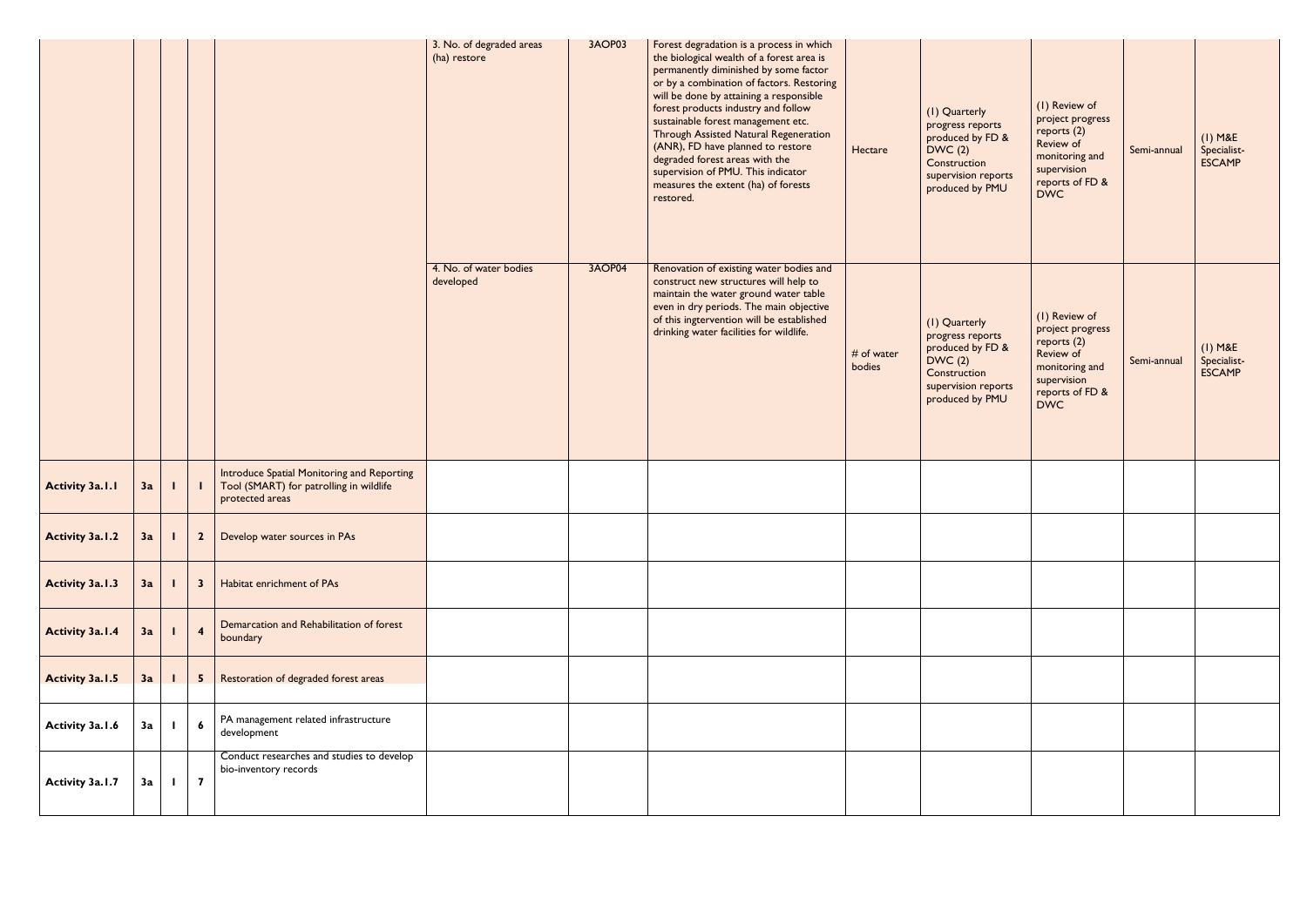|                                                                     |                |                         | Sub-component 3(b) - Nature-based tourism in protected areas                                                                                |                                                                                                  |        |                                                                                                                                                                                                                                                                                                                                                                                                                                                                                                   |                                                             |                                                                                                                                 |                                                                                                                           |             |                                                                                                  |
|---------------------------------------------------------------------|----------------|-------------------------|---------------------------------------------------------------------------------------------------------------------------------------------|--------------------------------------------------------------------------------------------------|--------|---------------------------------------------------------------------------------------------------------------------------------------------------------------------------------------------------------------------------------------------------------------------------------------------------------------------------------------------------------------------------------------------------------------------------------------------------------------------------------------------------|-------------------------------------------------------------|---------------------------------------------------------------------------------------------------------------------------------|---------------------------------------------------------------------------------------------------------------------------|-------------|--------------------------------------------------------------------------------------------------|
| <b>Outcome 3b</b>                                                   | 3 <sub>b</sub> |                         | Enhanced the quality of nature-based<br>tourism through improving the<br>infrastructure facilities and visitor<br>service facilities in PAs | I. Increasing % of visitor<br>revenue of selected PAs as a<br>result of project<br>interventions | 3BOC01 | This measures the increase of revenue to<br>PAs where quality of nature-based<br>tourism have been promoted by the<br>project. This indicator measure the final<br>year through a survey to what extent the<br>development of interpretation services<br>and facilities supported under the project<br>in participating PAs ensured visitor<br>satisfaction, assessing information related<br>to value for money, probability for<br>revisiting PA and willingness to pay more<br>the experience. | Increasing<br>Percentage<br>(Rs. Mn.)                       | (1) Periodical<br>evaluations (2)<br>Project progress<br>reports produced by<br>PMU                                             | (1) Periodical<br>surveys and<br>review of project<br>progress reports                                                    | Annual      | $(I)$ PD-<br>ESCAMP(2)<br>M&E Specialist-<br>ESCAMP(3)<br>Focal Point of<br>FD & DWC             |
| <b>Output I</b><br><b>Activity 3b.1.1</b><br><b>Activity 3b.1.2</b> | 3 <sub>b</sub> |                         | Nature-based tourism related<br>infrastructure and visitor services                                                                         | I. No. of PA level nature-<br>based tourism plans adopted                                        | 3BOP01 | This measures the number of nature-<br>based tourism plans developed for PAs of<br>the FD and DWC. It will assess how the<br>plans ensures creating supportive<br>frameworks and partnerships with<br>broader tourism sector, planning and<br>managing sustainability of sites,<br>developing authentic and memorable<br>experiences, facilitating innovative and<br>viable investments and effective<br>marketing.                                                                               | No. of plans                                                | (1) Periodical<br>evaluations (2)<br>Project progress<br>reports produced by<br>PMU                                             | (1) Periodical<br>surveys and<br>review of project<br>progress reports                                                    | Semi-Annual | $(I)$ PD-<br>ESCAMP (2)<br><b>M&amp;E</b> Specialist-<br>ESCAMP(3)<br>Focal Point of<br>FD & DWC |
|                                                                     |                |                         | improved to satisfy the maximum<br>number of visitors                                                                                       | 2. Number of visitors on<br>nature-based tourism in<br>selected PAs                              | 3BOP02 | The main objective of this sub-<br>component is to develop visitor facilities<br>of the nature-based tourism sites in<br>selected PAs. The number of visitors will<br>be improved with the project<br>interventions. The visitor records at<br>tourism sites should be referred to<br>calculate the progress visitor<br>improvement and this will be calculated<br>semi-annually.                                                                                                                 | # of officials<br>successfully<br>completed<br>the training | (1) Visitor records in<br>nature-based tourism<br>sites in selected PAs<br>(2) Quarterly<br>progress reports<br>produced by DWC | I) Review of<br>project progress<br>reports (2)<br><b>Review training</b><br>evaluation/training<br>completion<br>reports | Semi-Annual | $(I)$ M&E<br>Specialist-<br><b>ESCAMP</b>                                                        |
|                                                                     | 3 <sub>b</sub> |                         | Develop tourism related infrastructure                                                                                                      |                                                                                                  |        |                                                                                                                                                                                                                                                                                                                                                                                                                                                                                                   |                                                             |                                                                                                                                 |                                                                                                                           |             |                                                                                                  |
|                                                                     | 3 <sub>b</sub> | $\mathbf{2}$            | Improve nature-based tourism related<br>services                                                                                            |                                                                                                  |        |                                                                                                                                                                                                                                                                                                                                                                                                                                                                                                   |                                                             |                                                                                                                                 |                                                                                                                           |             |                                                                                                  |
| <b>Activity 3b.1.3</b>                                              | 3 <sub>b</sub> | $\overline{\mathbf{3}}$ | Net-working nature-based tourism sites<br>with service providers                                                                            |                                                                                                  |        |                                                                                                                                                                                                                                                                                                                                                                                                                                                                                                   |                                                             |                                                                                                                                 |                                                                                                                           |             |                                                                                                  |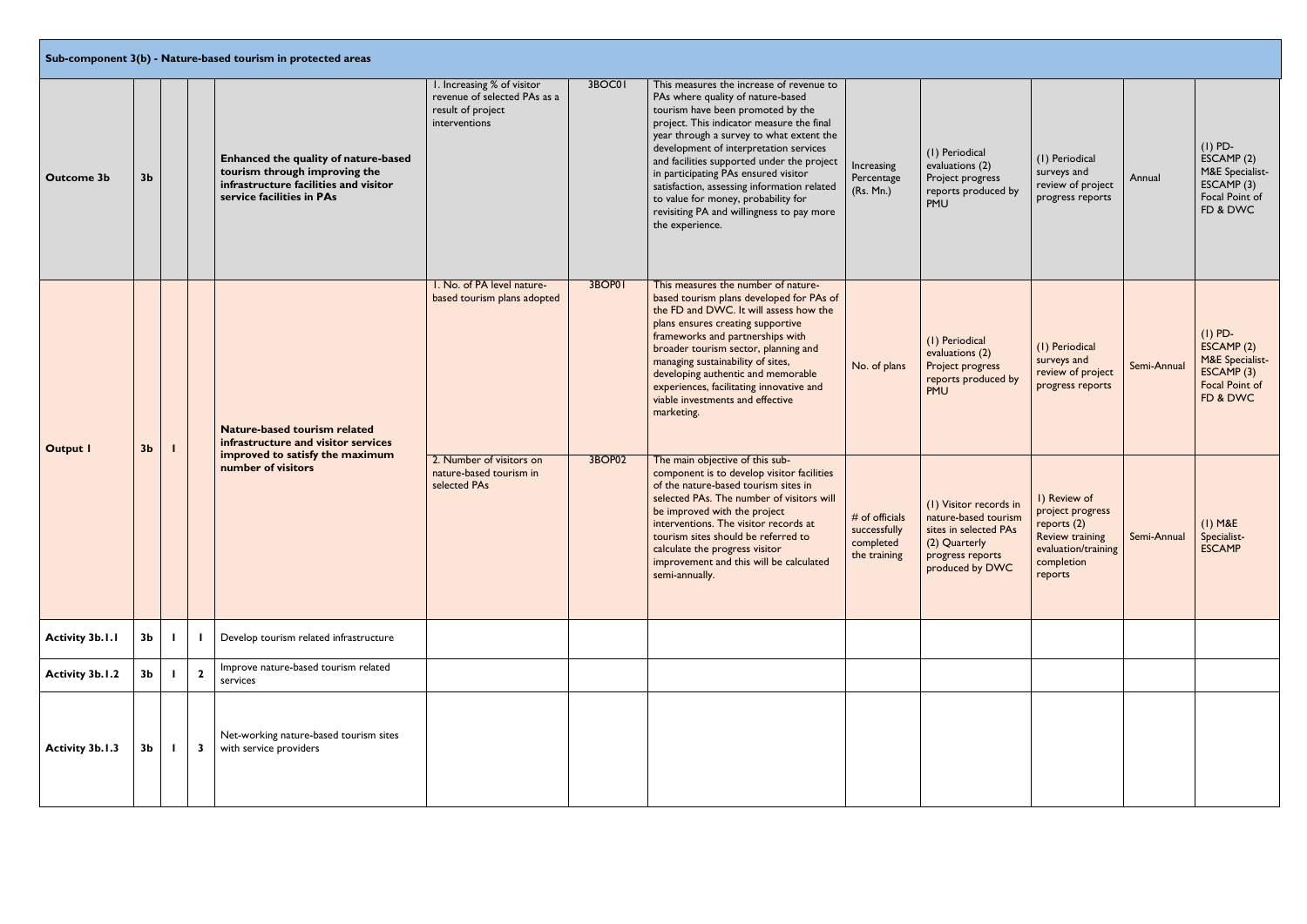**Sub-component 3(c) - Institutional capacity and investment capability of DWC and FD**

|                        |                |              |                         | $\mid$ Sub-component 3(c) - Institutional capacity and investment capability of DWC and FD                                              |                                                |        |                                                                                                                                                                                                                                                                                                                                                                                                                                                                                                                                                                                                                                     |                                              |                                                                                                                               |                                                                        |             |                                                                                      |
|------------------------|----------------|--------------|-------------------------|-----------------------------------------------------------------------------------------------------------------------------------------|------------------------------------------------|--------|-------------------------------------------------------------------------------------------------------------------------------------------------------------------------------------------------------------------------------------------------------------------------------------------------------------------------------------------------------------------------------------------------------------------------------------------------------------------------------------------------------------------------------------------------------------------------------------------------------------------------------------|----------------------------------------------|-------------------------------------------------------------------------------------------------------------------------------|------------------------------------------------------------------------|-------------|--------------------------------------------------------------------------------------|
| <b>Outcome 3c</b>      | 3 <sub>c</sub> |              |                         | Strengthen the institutional capacity for<br>decentralized decision making and to<br>improve effective ecosystem management<br>programs | I. No. of staff trained                        | 3COC01 | Capacity development is a process of<br>learning and change that implementing<br>agencies lead to achieve their<br>development goals. As this is a learning<br>and change process, it requires a medium<br>to long-term time horizon involving<br>strategic approaches to encourage and<br>support for ownership & leadership. This<br>leads the development of technical<br>capacities for sustainability of project<br>interventions. The Capacity Assessment<br>Tool will be developed with the guidence<br>of key informants of implementing<br>agencies to measure the overall progress<br>of capacity building interventions. | Score/s of<br>capacity<br>assessment<br>tool | (1) Analysis of<br><b>Capacity Assessment</b><br>Tool (2) Project<br>progress reports<br>produced by PMU                      | (1) Periodical<br>surveys and<br>review of project<br>progress reports | Annual      | $(I)$ PD-<br>ESCAMP(2)<br>M&E Specialist-<br>ESCAMP(3)<br>Focal Point of<br>FD & DWC |
| <b>Output I</b>        | 3 <sub>c</sub> |              |                         | Developed technical capacity needs required<br>for project implementation and its<br>sustainability                                     | I. No. of procurements<br>completed as planned | 3COP01 | This sub-component supports the<br>capacity strengthening including the<br>infrastructure development at the<br>National Wildlife Research and Training<br>Center and the Sri Lanka Forestry<br>Institute and its affiliated institutions. The<br>development of infastructure will be<br>consulted and supervised by the<br>technical staff of PMU and the consultants<br>hired by the project. This indicator<br>measures the number of infastructure<br>completion as a percentage which is<br>planned in the planning stage.                                                                                                    | # of<br>procurements                         | (1) Evaluation reports<br>of training and<br>capacity building<br>programs (2) Project<br>progress reports<br>produced by PMU | (I) Periodical<br>surveys and<br>review of project<br>progress reports | Semi-Annual | $(1)$ M&E<br>Specialist-<br><b>ESCAMP</b>                                            |
| <b>Activity 3c.1.1</b> |                | $3c$   1     |                         | Develop National Wildlife Research and<br>Training Center (NWRTC) and Sri Lanka<br>Forestry Institute (SLFI)                            |                                                |        |                                                                                                                                                                                                                                                                                                                                                                                                                                                                                                                                                                                                                                     |                                              |                                                                                                                               |                                                                        |             |                                                                                      |
| <b>Activity 3c.1.2</b> | 3c             |              | $\overline{\mathbf{2}}$ | Support to conduct a diploma course on<br>'Wildlife'                                                                                    |                                                |        |                                                                                                                                                                                                                                                                                                                                                                                                                                                                                                                                                                                                                                     |                                              |                                                                                                                               |                                                                        |             |                                                                                      |
| <b>Activity 3c.1.3</b> | 3c             | $\mathbf{I}$ | $\overline{\mathbf{3}}$ | Purchase equipment and other procurement<br>related activities related to institutional<br>development                                  |                                                |        |                                                                                                                                                                                                                                                                                                                                                                                                                                                                                                                                                                                                                                     |                                              |                                                                                                                               |                                                                        |             |                                                                                      |
| <b>Activity 3c.1.4</b> | 3c             |              | -4                      | <b>Build institutional capacities</b>                                                                                                   |                                                |        |                                                                                                                                                                                                                                                                                                                                                                                                                                                                                                                                                                                                                                     |                                              |                                                                                                                               |                                                                        |             |                                                                                      |